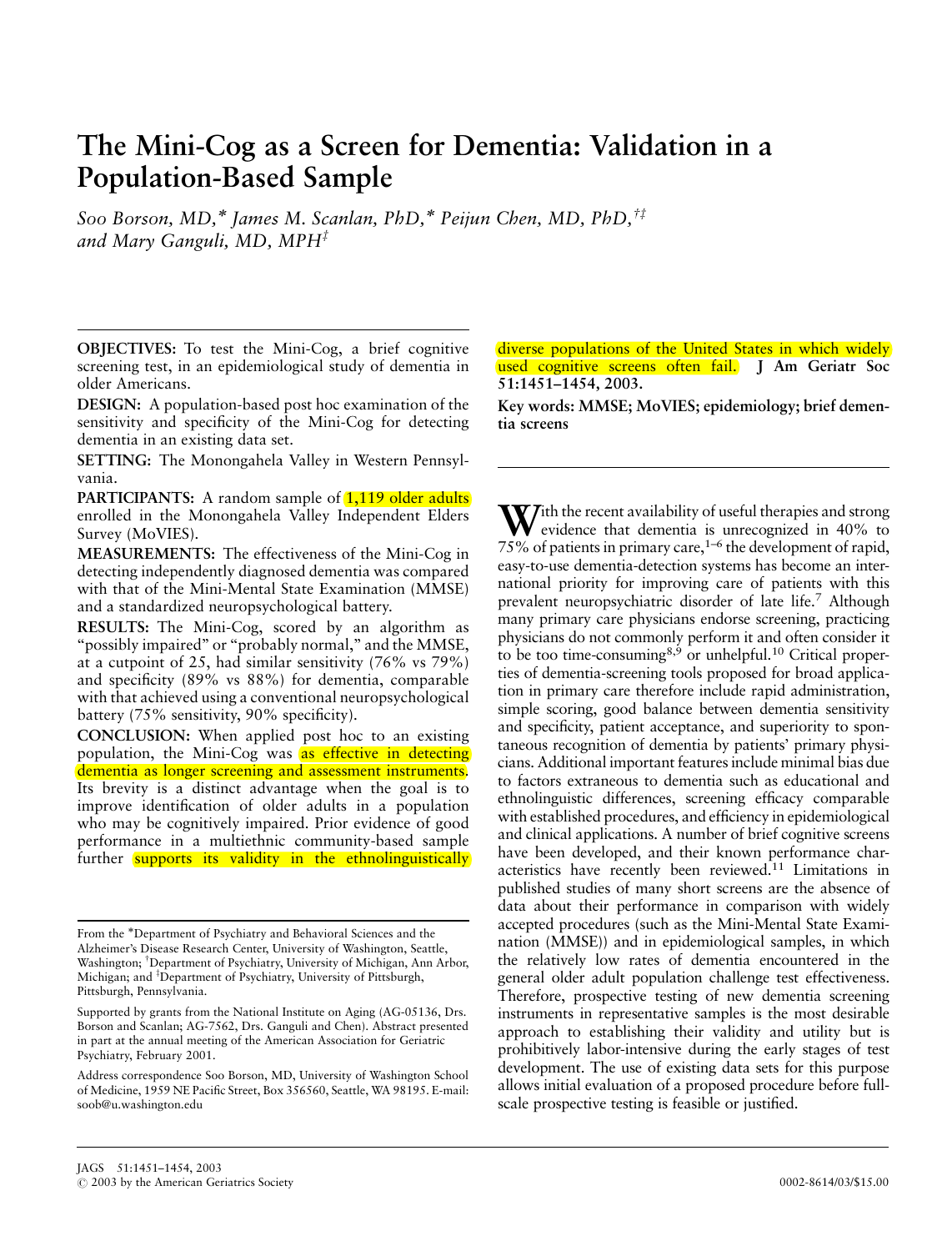The Mini-Cog, which combines two simple cognitive tasks (three-item word memory and clock drawing) with an empirical algorithm for scoring,<sup>12,13</sup> was developed in a community sample that overrepresented dementia cases, persons of low education and nonwhite ethnicity, and non-English-speakers. In that group, the Mini-Cog appears to satisfy most standards for brief cognitive screens, achieving or exceeding the performance of conventional screening methods and greatly improving on spontaneous recognition rates of cognitive impairment by primary doctors even when dementia is in a mild or subclinical stage.<sup>14</sup> To meet the more stringent criterion for potential effectiveness as a dementia screen in the general geriatric population, the Mini-Cog must perform as well as standard tests in a mainstream epidemiological sample with low rates of prevalent dementia. Data from an age-stratified random sample of elderly residents from the Monongahela Valley Independent Elders Survey (MoVIES)<sup>15</sup> provided a unique opportunity to examine the Mini-Cog in a realistic, if post hoc, "field test" setting. Rates of prevalent dementia of at least mild severity have been estimated at 6% to 7%, using conservative criteria empirically defined for this sample of adults aged 65 and older.<sup>16</sup> The authors hypothesized that the Mini-Cog would perform as well as or better than the well-known MMSE and the longer, more-complex diagnostic battery combining a number of established neurocognitive testing procedures well described in the initial MoVIES report.<sup>16</sup>

## METHODS

#### Study Sample

The validation sample for this study was an age-stratified random sample drawn from a population of more than 17,000 older adults in 23 communities of the mid-Monongahela Valley of Southwestern Pennsylvania (the MoVIES sample, initiated in the early 1990s).<sup>15</sup> Participants were English speakers aged 65 and older, with at least 6 years of formal education, living in the community. The final random sample of 1,357 subjects all underwent the screening interview, including cognitive testing, yielding adequate data on 1,179 subjects. Seventy-six (6.4%) met Diagnostic and Statistical Manual of Mental Disorders, Third Edition, Revised (DSM-III-R)<sup>16</sup> and National Institute of Neurological and Communicative Diseases and Stroke/Alzheimer's Disease and Related Disorders Association17 criteria for dementia using a field modification of the Consortium to Establish a Registry for Alzheimer's Disease (CERAD) assessment protocol,<sup>18</sup> and all scored 1 or greater on the Clinical Dementia Rating  $(CDR)$  scale,<sup>19</sup> a wellaccepted dementia-staging system. All nondemented subjects scored 0; very mild, questionable, or uncertain cases  $(CDR = 0.5)$  were excluded from this analysis. All data were derived from the initial wave of testing. The mean MMSE score+standard deviation was  $21.3+5.8$  for demented subjects and  $27.8 \pm 1.9$  for nondemented subjects. Mean age of subjects was  $\overline{73.1}$   $\pm$  6.0. and median education was 12 years; 96.6% were white and 54.6% were women.

#### Measures

The components of the Mini-Cog, including three-item recall and clock drawing, were combined to yield a dementia screen score for each subject, using the algorithm developed on the initial Seattle sample.<sup>13</sup> Because the Seattle clock test (derived from the CERAD protocol) differed from MoVIES', the two systems were compared in a series of 80 clocks drawn by Seattle subjects to establish comparable performance scores. One expert rater blind to other subject data scored all 80 clocks using each system (see<sup>20</sup>). Scores of 6 to 8 on the MoVIES clock test<sup>15</sup> were determined to correspond with a Seattle score of 0 (normal), and MoVIES scores of 1 to 5 corresponded with Seattle scores of 1 to 3 (abnormal) for use in the Mini-Cog scoring algorithm.

#### RESULTS

In this sample, the Mini-Cog was less sensitive and specific (76% and 89%) than in the Seattle development sample  $(99\%, 93\%),^3$  as expected based on differing rates of dementia in the two groups. The same was true for the MMSE at the generally applied cutoff of 24; its sensitivity and specificity in the Seattle sample were 92% and 92%, respectively, but in the MoVIES sample, sensitivity and specificity were 71% and 94%. Using this cutoff, the MMSE had lower sensitivity (71%) than the Mini-Cog (76%) but higher specificity (94% vs 89%) (Table 1). When the MMSE cutoff was raised to 25, the Mini-Cog and

| Table 1. Sensitivity, Specificity, and Administration Time of Dementia Screens ( $N = 1,119$ ) |             |             |                      |
|------------------------------------------------------------------------------------------------|-------------|-------------|----------------------|
| Dementia Screen                                                                                | Sensitivity | Specificity |                      |
|                                                                                                | $\%$        |             | Predicted Test Time* |
| Mini-Cog                                                                                       | 76          | 89          | 2–4 minutes          |
| 3-Item Recall                                                                                  | 54          | 96          | 2 minutes            |
| <b>Clock Drawing Test</b>                                                                      | 59          | 90          | 1-2 minutes          |
| Mini-Mental State Examination                                                                  |             |             | 5-12 minutes         |
| 23/24 cutpoint                                                                                 | 71          | 94          |                      |
| 24/25 cutpoint                                                                                 | 79          | 88          |                      |
| Monongahela Valley Independent Elders<br>Survey neurocognitive battery                         | 75          | 90          | $>30$ minutes        |

\* Test time established in a different sample.<sup>12</sup>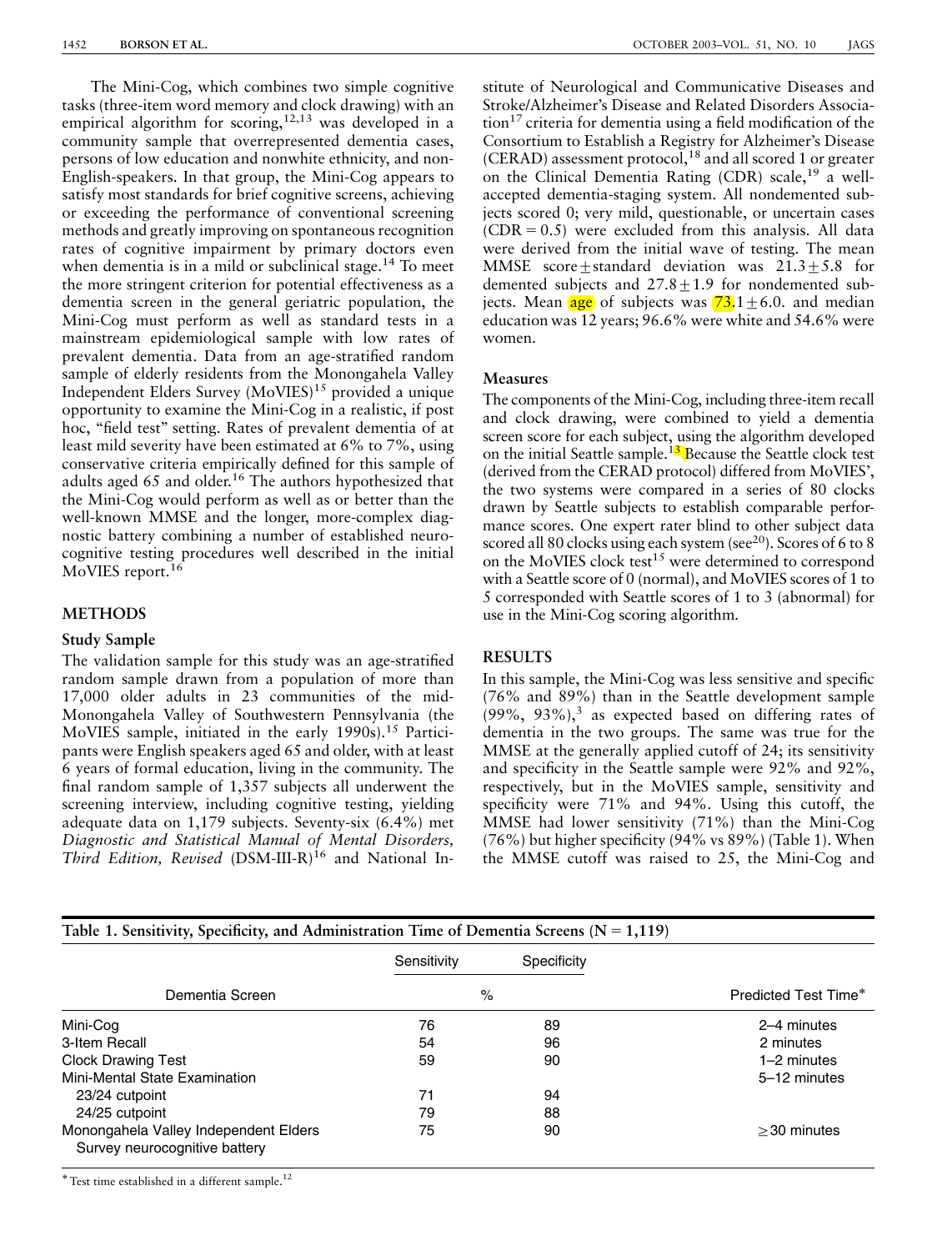MMSE had similar sensitivity (76% vs 79%) and specificity (89% vs 88%) in the MoVIES sample, and both were as effective as a much longer standardized neuropsychological battery (75% sensitivity, 90% specificity).

## DISCUSSION

Previous work in the heterogeneous Seattle sample, with much higher proportions of demented individuals and a different educational and ethnocultural composition, found the Mini-Cog superior to the MMSE in detecting dementia and much less confounded by factors unrelated to dementia status.<sup>12</sup> The somewhat poorer performance of the Mini-Cog and the MMSE in the population-based MoVIES sample than in the Seattle sample is expected because of the much lower prevalence of dementia in MoVIES. This validation study was conducted not to demonstrate superiority of the Mini-Cog over the MMSE or other procedures in detecting dementia, but because equivalent screening efficacy would imply that the Mini-Cog might be more effective in actual use precisely because it is briefer and more easily administered. Strikingly, three procedures differing markedly in administration time (the Mini-Cog, the MMSE, and a neurocognitive battery) performed with similar sensitivities and specificities. This illustrates the capacity of short tests to overcome the time limitations that are encountered in primary care practices and cited by generalists as the principal reason they avoid dementia screening.<sup>11</sup>

All three approaches to dementia detection were less sensitive than specific in this sample. In general, improvement in sensitivity is achieved at a cost to specificity. In primary care, where dementia prevalence is relatively low (as in MoVIES), higher specificity may be preferable to higher sensitivity, because a positive screening result might press the physician to pursue a costly dementia evaluation as much for unimpaired false positives as for patients who are truly demented.

Limitations of this study include two uncontrolled sources of potential error inherent in the design, including the retrospective examination of the Mini-Cog in the MoVIES sample and the need for translation between clock drawing systems to apply its scoring algorithm. Several previous studies<sup>20–24</sup> have demonstrated that clock tests differ not only in style of administration and scoring but also in sensitivity to executive dysfunction and capacity to discriminate demented from nondemented individuals. The Seattle clock test performed nearly as well as the best research instrument examined,20 but the MoVIES clock test was less accurate. Therefore, the Mini-Cog might have performed still better in the MoVIES sample had it been possible to use the unmodified Seattle version.

An additional limitation of this study was its reliance on DSM-III-R diagnostic criteria for dementia, current when the initial waves of MoVIES data were collected. Unlike DSM-IV, DSM-III-R did not recognize executive dysfunction as a defining feature of dementia, and the neurocognitive battery used as part of the diagnostic paradigm contained no independent measure of this complex dimension of cognition. A clock-drawing task was included in the Mini-Cog explicitly to capture cognitive abilities more complex than short-term verbal memory. Using the original clock drawing task (in the Seattle study, which employed DSM-IV criteria for dementia), the Mini-Cog was in fact more sensitive to dementia (99%) than was the MMSE (91%), with essentially identical specificity. Whether this superiority is due to greater sensitivity to executive dysfunction remains to be assessed in replication studies.

Population-based approaches to chronic diseases depend on proactive case finding to develop cost-effective, targeted healthcare delivery systems. This conceptual framework is well suited to addressing the current epidemic of dementing disease that has accompanied increasing population longevity. Studies of depression have shown how public health concepts of population-based care can be applied to mental disorders.<sup> $25$ </sup> Brief depression screens have been shown to be acceptable in comparison with longer ones,<sup>26</sup> and previous work comparing cognitive screening tests of different lengths and composition supports a similar conclusion for dementia (reviewed<sup>11,27</sup>). The data reported here show that the Mini-Cog appears to capture nearly all of the MMSE's dementia-screening power in a populationbased sample, suggesting that the Mini-Cog may be a practical and effective tool for screening large populations at risk, including older adults in primary care, for whom early detection can facilitate timely intervention with patients and families. Prospective tests of its ability to improve detection of dementia in primary care practice now appear to be warranted.

### ACKNOWLEDGMENTS

The authors thank Sherry Neher for expert assistance in manuscript preparation.

## **REFERENCES**

- 1. Froehlich TE, Robison JT, Inouye SK. Screening for dementia in the outpatient setting. The time and change test. J Am Geriatr Soc 1998;46:1506–1511.
- 2. Wind AW, Schellevis FG, Van Staveren G et al. Limitations of the Mini-Mental State Examination in diagnosing dementia in general practice. Int J Geriatr Psychiatry 1997;12:101–108.
- 3. Callahan CM, Hendrie HC, Tierney WM. Documentation and evaluation of cognitive impairment in elderly primary care patients. Ann Intern Med 1995;122:422–429.
- 4. O'Connor DW, Pollitt PA, Hyde JB et al. Do general practitioners miss dementia in elderly patients? BMJ 1988;297:1107–1110.
- 5. Stoppe G, Sandholzer H, Staedt J et al. Diagnosis of dementia in primary care: Results of a representative survey in lower Saxony, Germany. Eur Arch Psychiatry Clin Neurosci 1994;244:278–283.
- 6. Valcour VG, Masaki KH, Curb D et al. The detection of dementia in the primary care setting. Arch Intern Med 2000;160:2963–2968.
- 7. Petersen RC, Stevens JC, Ganguli M et al. Practice parameter. Early detection of dementia: Mild cognitive impairment (an evidence-based review). Report of the Quality Standards Subcommittee of the American Academy of Neurology. Neurology 2001;56:1133–1142.
- 8. Bush C, Kozak J, Elmslie T. Screening for cognitive impairment in the elderly. Can Fam Physician 1997;43:1763–1768.
- 9. Brodaty H, Howarth GC, Mant A et al. General practice and dementia: A national survey of Australian GPs. Med J Aust 1994;160:10–14.
- 10. Tangalos EG, Smith GE, Ivnik RJ et al. The Mini-Mental State Examination in general medical practice. Clinical utility and acceptance. Mayo Clin Proc 1996;71:829–837.
- 11. Lorentz WJ, Scanlan JM, Borson S. Brief cognitive screening tests. Can J Psychiatry 2002;47:723–733.
- 12. Borson S, Scanlan JM, Brush M et al. The Mini-Cog: A cognitive 'vital signs' measure for dementia screening in multi-lingual elderly. Int J Geriatr Psychiatry 2000;15:1021–1027.
- 13. Scanlan JM, Borson S. The Mini-Cog. Receiver operating characteristics with expert and naive raters. Int J Geriatr Psychiatry 2001;16:216–222.